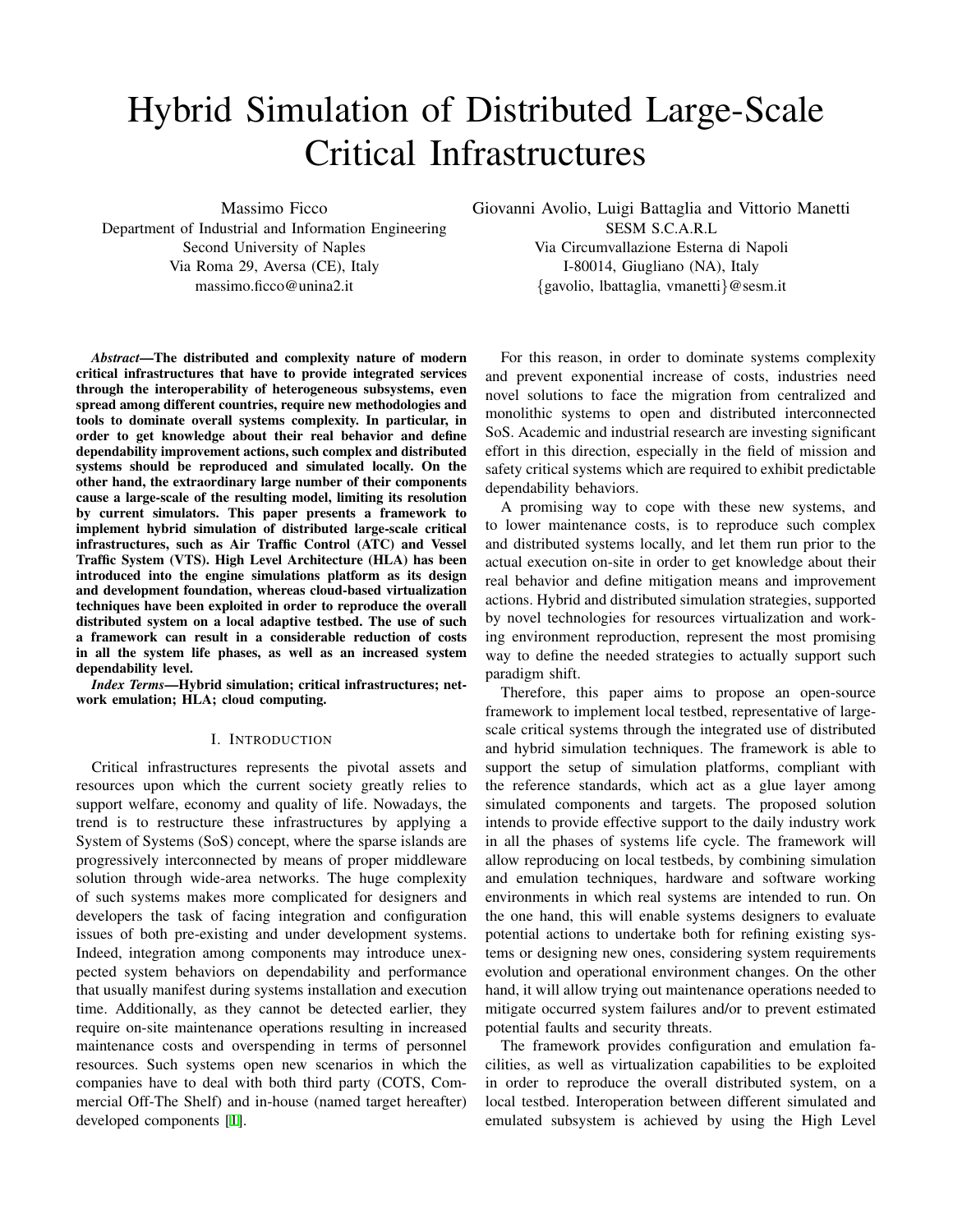Architecture (HLA) paradigm [[2\]](#page-5-1), which is a general purpose architecture for distributed computer simulation systems. The implementation is based on the open source poRTIco RTI tool, which is adopted as interoperation framework for the simulation of hybrid systems [\[3](#page-5-2)]. However, in order to overcome HLA shortcomings due to lack the capabilities of management and scheduling of simulation resources, especially during periods of peak load, as well as to emulate the network infrastructure, a cloud-based virtualization solution has been exploited. Finally, the air-to-ground warfare simulation system is taken as an example. The proposed solution has been designed in order to support testing and maintenance phases of the complex and critical infrastructure, such as Air Traffic Control (ATC) and Vessel Traffic System (VTS).

The rest of this paper is organized as follows. Background and related work are presented in Sec. [II.](#page-1-0) Sec. [III](#page-2-0) shows the functional view of the proposed framework. Sec. [IV](#page-3-0) presents the simulation platform. The network emulation engine and the virtual infrastructure are presented in Sec. [V](#page-4-0) and Sec. [VI.](#page-5-3) Conclusions and future work are presented in Sec. [VII](#page-5-4).

# II. BACKGROUND AND RELATED WORK

# <span id="page-1-1"></span><span id="page-1-0"></span>*A. VTS Simulation Scenario*

VTS objective is to support safety and efficiency of navigation, as well as protection of the marine environment, adjacent shore areas, work sites and offshore installations from possible adverse effects of maritime traffic. A Commercial VTS system is designed to provide vessel traffic management and informative services to the maritime community. VTS supports the maritime community needs to monitor, control, interact and identify all the ships in ports and in the proximity areas, providing all the necessary informative contents, and showing an interactive 'traffic picture', updated on a real-time basis. Normally, a VTS system is organized into hierarchical levels, although it is not necessary for its proper operation, but rather to streamline its management. For our analysis, we refer to a VTS organized in three hierarchical levels, including:

- *• VTS Local Control Centers* (VTSL), they are responsible for:
	- local traffic image compilation;
	- interaction with traffic;
	- port management;
	- local actions planning;
- *• VTS Area Centers* (VTSA), they are responsible for:
	- fusion of VTSL data;
	- contiguous VTSL hand-over;
	- data link with patrol units;
	- search and rescue (SAR) planning;
- *Head Quarter* (HQ), they are responsible for:
	- distribution of Long Range Identification and Tracking (LRIT) [[5\]](#page-5-5), Vessel Monitoring System (VMS) [[6\]](#page-5-6) and legacy ship reporting systems;
	- nation and world wide traffic image compilation;
	- central archive;
	- overall SAR coordination.

In order to provide the expected traffic management services, the VTS architecture has to include at least two kind of sites: remote Sensor Sites and VTSLs. The former includes all the available sensors to track ship position and environment evolution. The latter is the first level of control, where operators can interact with the system. VTSs can integrate a wide variety of sensors (e.g., radars, Electro Optical Sensor (EOS), Automatic Identification System (AIS) [\[7](#page-5-7)], direction finders, etc.) and of external systems (e.g., LRIT, weather), allowing for data importing/exporting in many formats (e.g., ITU1371 supported both in version 1 and 3, NMEA). Starting from the tracks recognized from the Sensor Sites, VTSLs are responsible to process and store the system tracks. The VTS system is a database-centric system, therefore all the system elements (servers and operators) are able to establish remote connections with database.

In a distributed architecture, in which are involved more than one VTSL, each VTSL shares the same traffic global picture, and display it in a real-time application at the operator position. Based on this model, the VTS system can manage situations of network degradation or network breakdown among VTSLs in the distributed architecture, by means of 'disaster recovery' techniques.

# *B. High Level Architecture*

High Level Architecture (HLA) was originally proposed by the US Department of Defense in 1995 as a general architecture for connecting several computer-based simulation systems, which is evolved to HLA 1516 in 2000 [\[2](#page-5-1)], [\[4](#page-5-8)].

However, although HLA was firstly developed for military applications, it has been widely used in non-military industries due to its many advantages. In particular, according to the HLA simulation paradigm, a *federation* is a distributed simulation system for a particular purpose, which consists of a number of interactive federation members. All application programs that participate in simulation can be called *federate*. The interface specification of HLA describes how to communicate within the federation through the implementation of HLA specification: the Run Time Infrastructure (RTI). Federates interact using services implemented by the RTI. They can take on the role of *Publisher* to inform about an intention to send information to the federation, and *Subscriber* to receive some information created and updated by other federates. The information exchanged in HLA is represented in the form of classical object oriented paradigm. The two kinds of objects exchanged in HLA are *Object Class* and *Interaction Class*. Object class contains object-oriented data shared in the federation that persist during the run time; Interaction class data are just sent and received information between federates. These objects are implemented within XML format. In the HLA framework, the logical structure of a typical federal simulation is shown in Fig. [1](#page-2-1).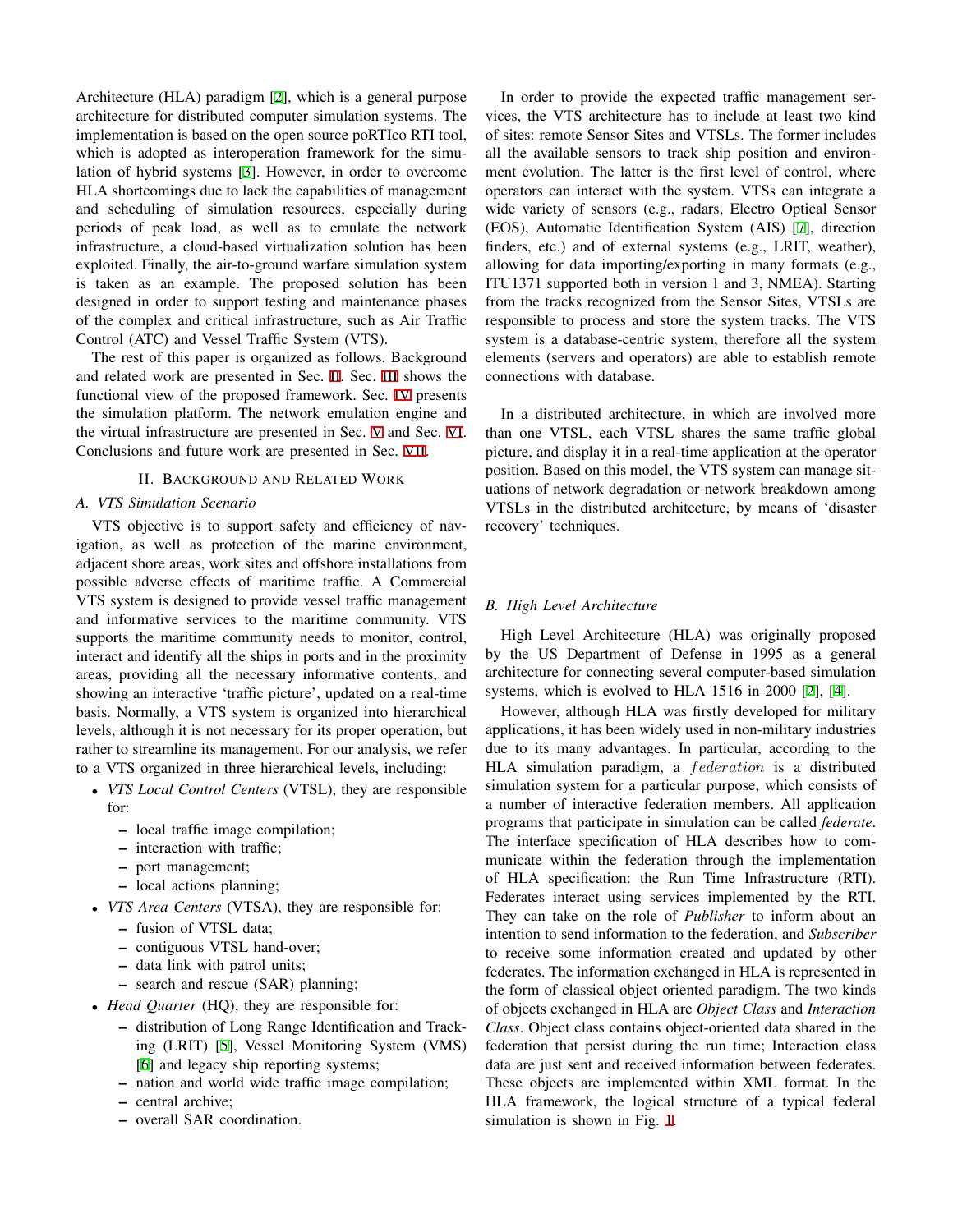

Fig. 1. Logic structure of HLA silmulation.

Although, HLA itself is not able to achieve full interoperation, but it defines the system structure and mechanisms, which means by running the RTI (Run-Time Infrastructure) to achieve interoperability. RTI implements all services of HLA interface specification, and provides a range of service functions which support interoperability of the federal members. It provides support service program and separates implementation of simulation functions, as well as the simulation running management and the underlying communication transport.

# *C. Related Work*

In the past years, some effort has been made to simulate hybrid systems. Most of the research has concentrated on specifying a unified methodology for hybrid stand-alone simulation. The standalone simulation of hybrid systems means that the systems are modeled and simulated by only one modeling tool or methodology. For example, the SimEvents toolbox supports MATLAB/Simulink to perform discrete event simulation, and the Event Translation block that enables communication between SimEvents and other continuous operational blocks [\[8](#page-5-9)]. Ptolemy II is a computational framework for embedded systems that focuses on concurrent systems, and HyVisual is a hybrid system modeling tool that provides a visual syntax [\[9](#page-6-0)]. AnyLogic is a tool for modeling and simulating hybrid systems and a way of HLA support integration in the tool simulation engine [[10\]](#page-6-1). PowerDEVS proposes discrete event methods for the numerical integration of ordinary differential equations (ODEs) [\[11](#page-6-2)]. These approaches commonly propose the use of a unique language for the specifications of the overall system, which consists of different model types. Therefore, existing models may not be reusable.

Some research has simulated models separately. Examples of integrated simulation methodology are expressed by MATLAB/Simulink interfaces, such as CODIS [[12\]](#page-6-3) and BCVTB [\[13](#page-6-4)], and is applied to most of the hybrid control systems. CODIS is a framework for simulating continuous and discrete systems, and it has a co-simulation bus to integrate a SystemC model and a MATLAB/Simulink model. BCVTB is based on the Ptolemy II software environment, and it integrates with a MATLAB/Simulink model. These methodologies use a specific interface between two models, such as Inter-Process Communication (IPC) and function calls. The two models are executed using such an interface in one process and tightly

coupled. Thus, certain limitations have existed on the simulation of models developed in different modeling environments.

<span id="page-2-1"></span>Agent-based simulations have recently become a popular way to model and study complex multi-actor systems, complementing the long-established system dynamics and discreteevent simulation approaches [[14\]](#page-6-5), [\[22](#page-6-6)]. Agogino [\[15](#page-6-7)] uses agent-based simulation for incremental enhancements of the air-traffic management (ATM). Krozel [[16\]](#page-6-8) uses the Future ATM Concepts Evaluation simulation Tool (FACET) to model air-traffic in inclement weather. Gorodetsky [\[17](#page-6-9)] uses an agentbased simulation for ATM within the air-space of large airports. Hwang [[18\]](#page-6-10) uses simulation for verification of collision avoidance algorithms. Finally, the AgentFly [\[19](#page-6-11)] system built using the AglobeX Simulation platform aims to provide a model of the entire air traffic.

Another simulation method consists of the interoperation between discrete event system models and continuous system models using HLA/RTI. The models are spatially separated explicitly. In a few studies, the HDEVSimHLA [\[20\]](#page-6-12) framework provides an HLA/RTI interface for interoperating the DEVS models and the MATLAB/Simulink models. The framework uses the time management service of HLA/RTI for time synchronization between heterogeneous models, and it uses the analog-event and event-analog functions for data exchange. In addition, AnyLogic [\[21](#page-6-13)] and MATLAB provide HLA/RTI interfaces as a package of the application. Developers have to use the HLA support modules and implement new interface codes in each model. This interoperation methodology is most efficient method for reusing existing models and modeling systems in different environments.

## III. THE FRAMEWORK FUNCTIONALITIES

<span id="page-2-0"></span>Figure [2](#page-3-1) shows a functional view of the proposed framework. It provides basic functionalities at system-level, and services at user-level accessed by special API and GUI for configuring and managing the entire simulation process.

At system-level the involved logical components are:

- *• Simulation Manager* It is enabled to configure, manage and monitor the process of hybrid simulation. It allows to define the system behavior in terms of simulated interactions between the involved subsystems, that best identify the simulated application scenario. It interfaces with the Configuration Manager to offer its capabilities at user-level in order to operate on the simulation process at real-time.
- *• Time/Event Manager* In order to simulate distributed environments, it is necessary that the individual involved components perceive the progress of time in a uniform manner, regardless of their world of origin (real, emulated, simulated). Time/Event Manager is responsible for the advancement of time that should be transferred to the real and emulated components downstream of an alignment to the simulation time which, therefore, constitutes the reference variable. The progress of time between simulated and emulated components is based on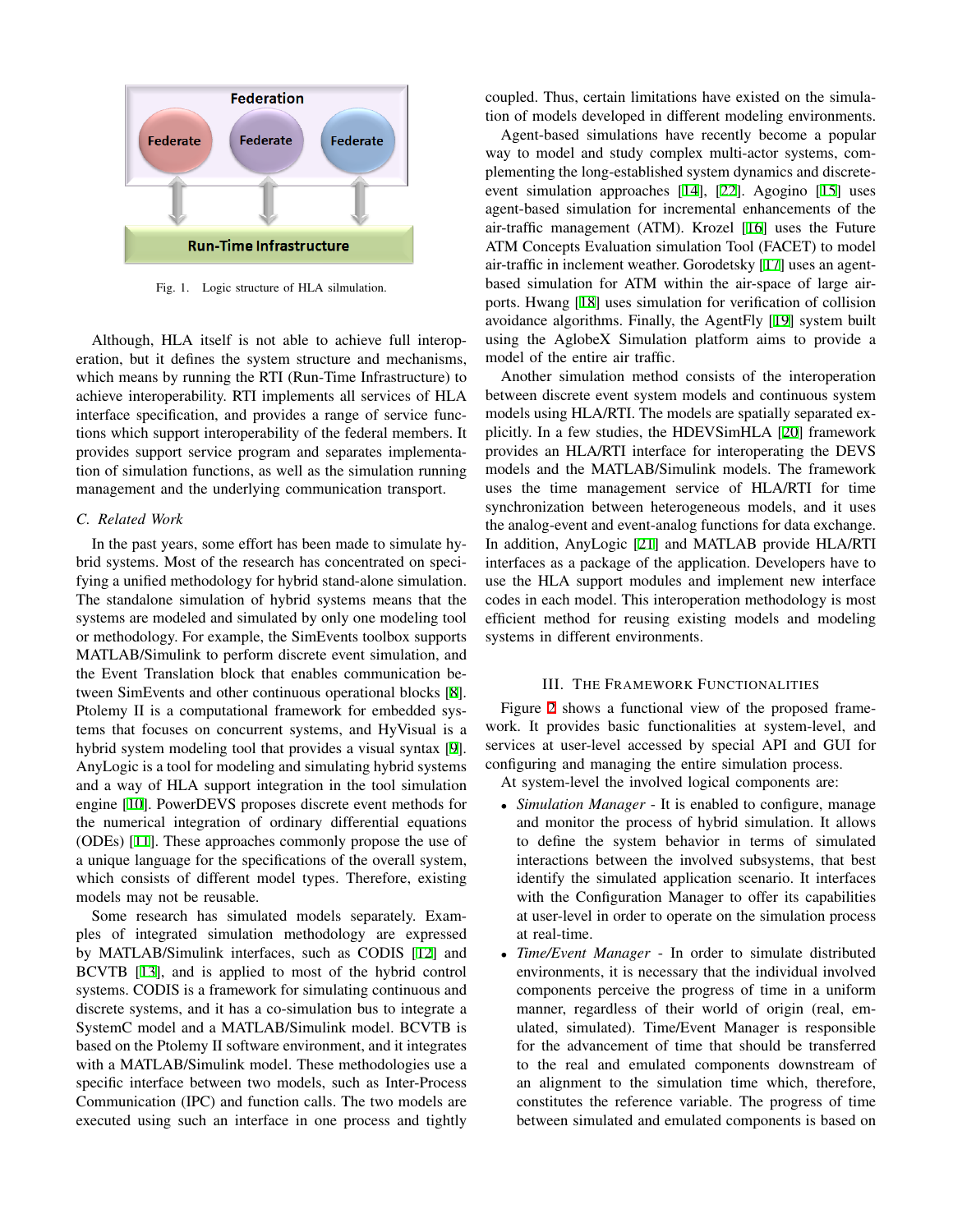

Fig. 2. Functional view of the proposed framework.

events. To be successful in sharing among the various components are implemented wrappers for the real systems, which will be waiting for specific events received by the involved components, and interact with them for the time progress. To enable full synchronization of all components, Time/Event Manager is responsible for receiving all the time events by simulators and select the smallest non-negative value, which is sent to all components and wrappers as the actual time to run.

- *• Data Distribution Manager* It manages the interaction between the parties in the context of simulation process, which requires the constant exchange of information between the components involved in the simulation, for the distribution data and synchronization information.
- *• Network Emulator* Given the nature of network-centric systems, it is adopted an emulated network infrastructure in order to reproduce reality with a high degree of verisimilitude. The service is implemented by emulation techniques based on virtualization technologies.
- *• Virtual Environment Manager* This component is enabled to dynamic deployment, management and monitoring of virtual resources necessary for implementation and orchestration of the local testbed. The virtual environment manager exposes its functionality to the Configuration Manager, through a dedicated interface for configuring virtual infrastructure resources by the end user.

At user-level specific interfaces are provided to configure the simulation process for both its static behavior (i.e., at the architecture level) and dynamic (i.e., at the level of functional process). Specifically, the user through descriptors can describe the structure of exchanged data and the interconnections of the simulated components. This descriptors are provided by the Configuration Manager to the Simulation Manager, at the system-level, in order to realize the connection between the components according to user requirements. Similar operations can be performed to describe exchanged data, interactions and synchronization among the subsystems. Specific interfaces are provided to configure the virtual infrastructure.

# <span id="page-3-1"></span><span id="page-3-0"></span>IV. APPLICATION OF HLA IN THE SIMULATION PLATFORM ENGINE

The proposed simulation platform aims to provide an expandable hybrid simulation environment, which allows to integrate and make interoperable different models of simulation.

As a framework for advanced distributed interactive simulation, HLA meets the needs of the proposed simulation platform engine, such as software re-usability, interoperability and extensibility of large-scale systems. HLA provide standardized guidance for development of simulation engine for large-scale critical systems.

Therefore, according to the architecture (HLA) framework, the Simulation Manager provides mechanisms for specifying the exchange of data and coordination among members of the federation. It uses a common, standardized formalisms for describing the capabilities of potential federation members. In particular, the subsystem (federate) to be simulated are modeled according to the HLA object model. Each federation member is represented by an HLA simulation object model (SOM), whereas the iterations among the federates is described by the federation object model (FOM). SOM is a specification of the types of information that an individual federate can provide to HLA federations and the information that an individual federate can receive from other federates. FOM is a file that contains a description of the data exchange in the federation, for example the objects and interactions that will be exchanged. This can be seen as the language of the federation. During a federation execution, all exchange of FOM data among federates shall occur via the RTI. Moreover, RTI specifies a group of the interface services to support members of the federate in accordance with the provisions of the FOM. Federates shall use these standard interfaces to interact with the RTI.

In order to be able to correctly exchange simulation data among federates that evolve according to a different temporal model (real time, emulated, and simulated), the Time/Event Manager exploits the RTI to coordinate how fast the simulators advance logical or scenario time in which the correct delivery of data is based on time stamped. Moreover, it allows to define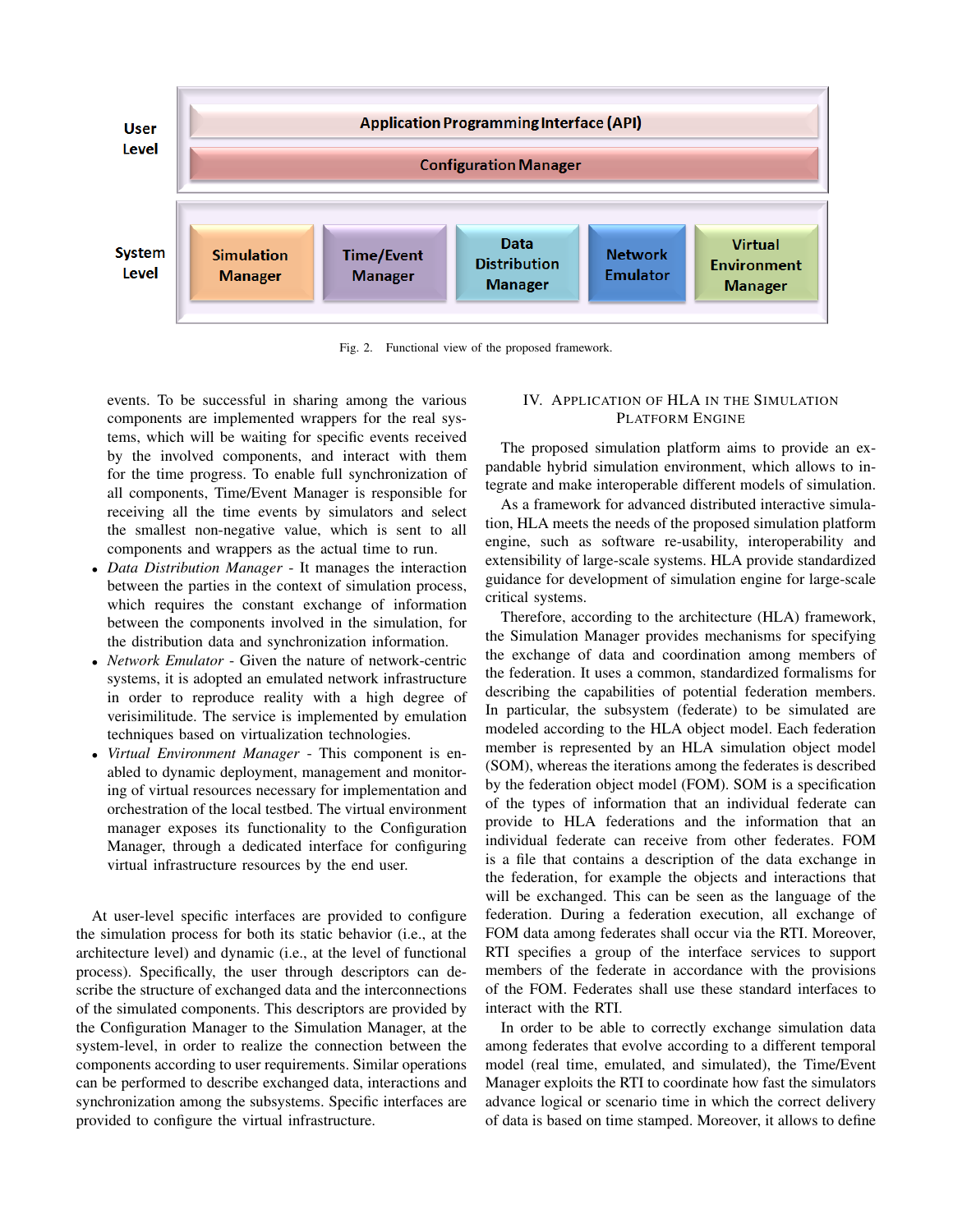synchronization points that enables the members of the federation to coordinate when they have reached a certain state, for example, when they are ready to start the simulation of the next phase of a scenario. Finally, in the federation, the model of data exchange is implemented by the Data Distribution Manager by exploiting the publish/subscribe paradigm offered by the RTI.

The Real-Time Infrastructure is based on PoRTIco, which is an open-source cross-platform HLA RTI implementation. PoRTIco is a modularity and flexibility platform, which provides a production grade RTI environment that can support continued research and development.

# *A. Scalable Large-Scale Simulated Architecture*

According to the HLA standard, the RTI system uses a centralized manager to provide the RTI services, such as joining of federates, data exchange, synchronization of federates, publishing/subscription management, etc. On the other hand, in a complex large-scale simulation, with a large amount of federates like that presented in Sec. [II-A](#page-1-1), a centralized Simulation Manager would tend to be overloaded because of busy processing the requests of the federates, degrading the simulation performance.

For this reason, we design a multi-layer architecture. Specifically, federates are partitioned into several groups. Each group is managed by a local Simulation Manager. All Simulation Managers cooperatively manage the execution of the whole federation. In particular, in order to coordinate the federation, each Simulation Manager needs to synchronize information with each other when states update. For example, when a federate publishes an object class, the corresponding local Simulation Manager will synchronize this information with other Simulation Managers. We assume that, each Simulation Manager can communicate with each other.

When a federate joins to a local Simulation Manager, the RTI system must assign to the federate a unique ID in the simulation environment. Therefore, in order to get a globally unique ID in such distributed architecture, we use a two layer ID assignment scheme [[23\]](#page-6-14). In particular, the Simulation Manager assigns to the requester federate, a pair of numbers of the form [*Manager ID*, *Federate ID*], where the Manager ID is the ID of the local Simulation Manager, whereas the Federate\_ID is a unique ID in the group of the local Simulation Manager. After the assignment process, the local Simulation Manager broadcasts the ID to other Simulation Managers, thus each Simulation Manager can know that a new federate has joined the federation.

The first Simulation Manager created in the federation becomes the master, and it will be assigned to ID 0. The other Simulation Managers created after master, in the same federation, will become slave with ID starting from 1. To generate Federate ID for each federate, every Simulation Manager maintains a local federate ID counter starting from 1.

Moreover, when a federate requests the RTI services, the message has to be multicast to federates which are interested in this event. The multicast operation consists of the following steps. When the source federate sends the message to a federate of the same group, the local Simulation Manager becomes the source, which determines the federates that will receive the message according to the publish/subscribe relationship. If the message is directed to a federate of another group, the local Simulation Manager analyzes the Manager IDs of the destination federates and finds the destination Simulation Managers that manages the destination federates. The local Simulation Manager sends the message to each destination Simulation Manager. Every destination Simulation Manager determines the local federates which will receive the message according to the publish/subscribe relationship. The multicast from the destination Simulation Manager to the destination federates in different groups can be done in parallel.

Finally, in order to coordinate the execution of the simulation processes with large amount of federates, we use the following synchronization schema:

- *• Step 1*: In each group, the federates start the operation of synchronization. After the federates in a group finish the synchronization, the federate with the smallest Federate ID will notify the Simulation Manager that the local synchronization is done.
- *• Step 2*: The Simulation Managers start the operation of synchronization after they receive the notification from their local federates. When the Simulation Managers finish the synchronization, all federates are synchronized.
- *• Step 3*: Finally, each Simulation Manager triggers the callback to the federates in its own group.

#### V. NETWORK EMULATION ENGINE

<span id="page-4-0"></span>According to the commission of the European Communities, both ATM and VTS systems can be considered Critical Infrastructures, with particular reference to the transportation category [\[24](#page-6-15)], [\[25](#page-6-16)]. Such systems rely on a distributed organization, and consist in interconnected heterogeneous infrastructures usually spread over national areas. Both kind of systems are bound by strong international safety constraints to ensure 24-hours/365-days business-continuity.

Recent studies concerning the ATM field, highlighted a remarkable increase of air traffic in Europe, confirming in such a way the need to adopt new technologies and approaches for the design and implementation of innovative ATM systems. The Single European Sky ATM Research (SESAR) [\[26](#page-6-17)] stands for the most effective response of the ATM community to the aforementioned needs/challenges: within the European research program, new ATM operational concepts have been introduced to allow the management of the estimated ATM throughput. Concerning in particular the management of information, those concepts claim to implement a strong cooperation among the different ATM actors to allow sharing of relevant procedures, information, and infrastructures, through SWIM, the System Wide Information Management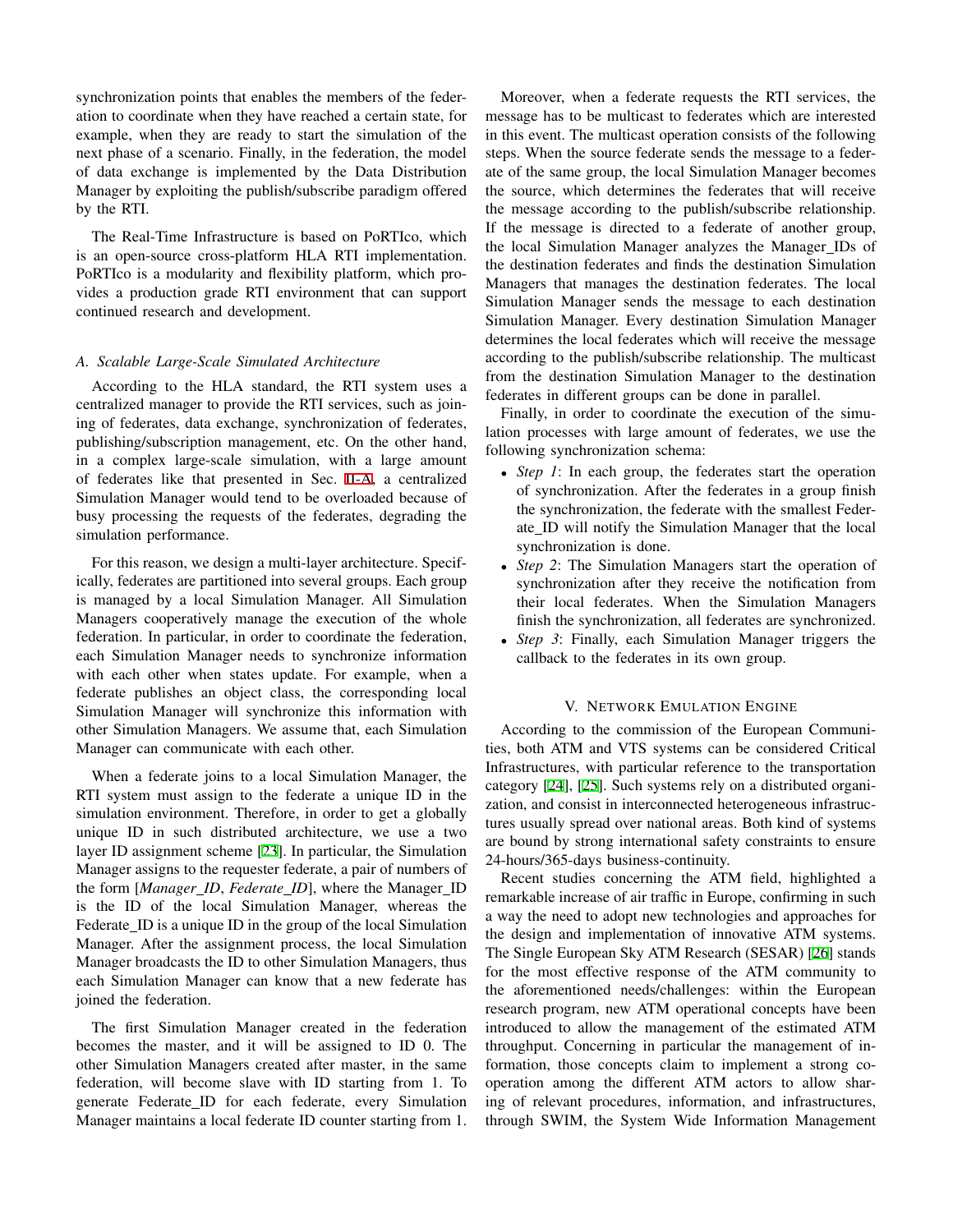unit designed under the SESAR Research Program. In order to support SWIM and other new operational concepts, an heterogeneous IPv4/6 network backbone namely the Pan European Network Services (PEN), has been built up to cover the whole European area.

The network emulation concept plays a key role in the framework we propose. Realizing complex Wide Area Network (WAN) scenarios in line with the real ones, requires the adoption of a Network Emulation module. We investigated and evaluated a number of open source tools and projects in order to select the more suitable for our framework [[27\]](#page-6-18)– [\[30](#page-6-19)]. After an accurate comparison we selected the Common Open Research Emulator, namely CORE [\[31](#page-6-20)]. In addition to a number of common capabilities for a network emulation module, CORE is able to run: (*i*) over a guest Operating System in a Virtual Machine, allowing in such a way the adoption in Cloud Computing platform implementing the IaaS approach; (*ii*) in conjunction with the ns-3 Network Simulator. On the other hand, aiming at increasing flexibility on the management of the Data Link level in our IaaS platform, we introduced the OpenvSwitch kernel module (OVS) [\[33](#page-6-21)], that stands for one of the major solutions for the Local Area Network (LAN) emulation. We chose OVS since it supports the Open Flow protocol [\[34](#page-6-22)], an implementation of the Software Defined Networking (SDN) paradigm, which can be considered as a new way of thinking about the network. The framework we propose relies on the aforementioned tools. The adoption of CORE and OVS allow us to integrate real VTS and ATM subsystems into an emulated network environment, and to reproduce a relevant number of real operational scenarios.

# VI. THE CLOUD INFRASTRUCTURE

<span id="page-5-3"></span>The proposed framework allows the deployment of simulation and emulation instances in a virtual cloud environment. In particular, the simulation cloud infrastructure is composed of a number of virtual nodes. Each federate is assigned to one or more cloud nodes on the implementation. Therefore, the Virtual Environment Manager is enabled to monitor real-time allocation of resources (by Nagios monitor services [[32\]](#page-6-23)), and to optimize dynamically the allocation of resources to deal with unexpected overload of the simulation process.

To this aim, a private cloud IaaS has been realized by means of the OpenNebula [[35\]](#page-6-24) open-source technology. Born as a research project in 2005, with the main purpose of designing and implementing an efficient and scalable management platform for virtual machines (VMs) on large-scale distributed infrastructures, the OpenNebula (ONE) package is now a fully open-source software distributed under the the Apache License Version 2.0. The ONE platforms assume that the underlying physical infrastructure is built up in line with the classical cluster-like architecture, where the hypervisorenabled nodes are managed by a so-called front-end node, which is responsible for the centralized management and monitoring of all ONE services.

The front-end node manages the whole life-cycle of clusters, hosts, VMs, storage areas and other virtualized resources. The aforementioned IaaS platform has been realized on the top of a cluster consisting of 24 Dell PowerEdge M610 Blade servers, each of which equipped with two Quad-core Intel Xeon E5420 2.50GHz processors, 16GB of RAM memory, and four Gigabit Ethernet adapters. Two L3 Switching modules namely Dell M6220 provide network connectivity to the nodes.

Two L3 Switching modules, namely Dell M6220, provide the nodes, on which the Linux CentOS 6.4 is adopted, with high-speed Local Area Network (LAN) interconnections.

# VII. CONCLUSIONS

<span id="page-5-4"></span>In this parer, we presented an open-source framework to implement local testbeds, used to simulate large-scale critical systems. In particular, the proposed framework allows to perform (*i*) early analysis of design and development decisions on real targets, (*ii*) to change and adapt taken decisions according to system workload changes, and (*iii*) to plan and verify the effectiveness of maintenance operation for foreseen or already known faults, both spontaneous and malicious, thus optimizing maintenance time and costs.

The presented solution will result in two main benefits (*i*) a significant reduction of costs in all the system life phases, and (*ii*) an increased system dependability and security level to improve the software product quality. It can bring a deep innovation into industrial design and development processes, especially with respect to very large and critical systems.

In the future work, the framework will be validated on real world industrial case studies in the field of VTS, as well as training systems for several civil applications.

#### ACKNOWLEDGMENT

This work has been partially supported by the Italian Ministry for Education, University, and Research (MIUR) under Project PON02 00485 3487784 "DISPLAY" of the publicprivate laboratory "COSMIC" (PON02\_00669).

#### **REFERENCES**

- <span id="page-5-0"></span>[1] A. Venticinque, N. Mazzocca, S. Venticinque, and M. Ficco. Semantic support for log analysis of safety-critical embedded systems. in Proc. of the *10th European Dependable Computing Conference (EDCC'14)*, Newcastle, UK, May 13-16, 2014.
- <span id="page-5-1"></span>[2] IEEE Standard for Modeling and Simulation (M&S) High Level Architecture (HLA), Federate Interface Specification, Std 1516.2-2000. New York: Institute of Electrical and Electronics Engineers, Inc.
- <span id="page-5-2"></span>[3] poRTIco RTI tool, available at http://www.porticoproject.org/index.php? title=Main Page. Last update April 2013.
- <span id="page-5-8"></span>[4] IEEE Standard for Modeling and Simulation (M&S) High Level Architecture (HLA), Federation Development and Execution Process (FEDEP), Std 1516.3-2003. New York: Institute of Electrical and Electronics Engineers, Inc.
- <span id="page-5-5"></span>[5] LRIT - Long Range Identification and Tracking, available at: http://www.imo.org/OurWork/Safety/Navigation/Pages/LRIT.aspx
- <span id="page-5-6"></span>[6] VMS - Vessel Monitoring System, available at: http://ec.europa.eu/fisheries/cfp/control/technologies/vms/index\_en.htm
- <span id="page-5-7"></span>[7] AIS - Automatic Identification System, available at: https://www.itu.int/rec/R-REC-M.1371/en
- <span id="page-5-9"></span>[8] M. Clune, P. Mosterman, and C. Cassandras. Discrete Event and Hybrid System Simulation with SimEvents, in Proc. of the *8th International Workshop on Discrete Event Systems*, Jul. 2006, pp. 386-387.